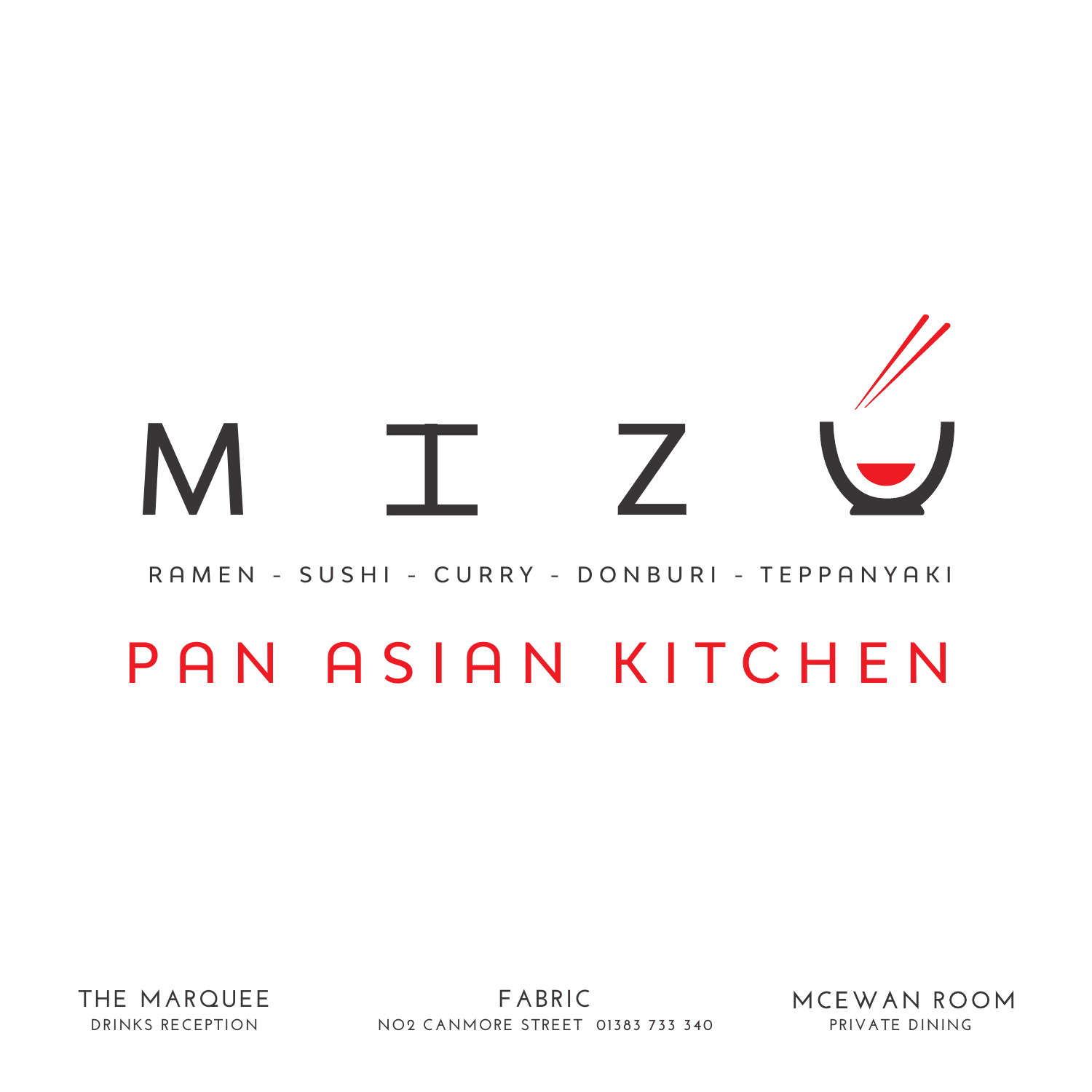| $\mathcal{O}$<br>SIDESEXTRA | <b>EDAMAME</b><br>BEANS WITH SALT OR CHILLI GARLIC SALT. POP THEM OUT OF THEIR POD                                                                                                            | 4.50  |
|-----------------------------|-----------------------------------------------------------------------------------------------------------------------------------------------------------------------------------------------|-------|
|                             | <b>WOK FRIED GREENS</b><br>TENDERSTEM BROCCOLI, PAK CHOI, GARLIC, SOYA SAUCE                                                                                                                  | 5.50  |
|                             | <b>CHILLI MUSHROOMS</b><br>LIGHTLY BATTERED KING OYSTER MUSHROOMS, SHICIMI, STICKY DIPPING SAUCE, FRESH CHILLI CORIANDER                                                                      | 5.50  |
|                             | <b>CHILLI SQUID</b><br>CRISPY FRIED SQUID, SHICHIMI SPICE, CHILLI, CORIANDER DIPPING SAUCE                                                                                                    | 5.75  |
|                             | <b>GYOZA - CHICKEN</b><br>DUMPLINGS PACKED WITH FLAVOUR, SERVED WITH DIPPING SAUCE                                                                                                            | 7.25  |
|                             | <b>GYOZA - VEGETABLES</b><br>DUMPLINGS PACKED WITH FLAVOUR, SERVED WITH DIPPING SAUCE                                                                                                         | 6.95  |
|                             | <b>HIRATA STEAMED BUNS WITH CHICKEN</b><br>SPICY TERIYAKI CHICKEN, SOYA, ASIAN SLAW, FRIED SHALLOTS. CHICKEN, SPICY TERIYAKI SAUCE<br>MIXED MUSHROOMS, PANKO AUBERGINE, MAYONNAISE, CORIANDER | 6.50  |
|                             | <b>HIRATA STEAMED BUNS WITH BEEF</b><br>SPICY TERIYAKI BEEF, SOYA, ASIAN SLAW, FRIED SHALLOTS. BEEF, SPICY TERIYAKI SAUCE<br>MIXED MUSHROOMS, PANKO AUBERGINE, MAYONNAISE, CORIANDER          | 6.95  |
|                             | <b>HIRATA STEAMED BUNS WITH TOFU</b><br>SPICY TERIYAKI TOFU, SOYA, ASIAN SLAW, FRIED SHALLOTS. TOFU, SPICY TERIYAKI SAUCE<br>MIXED MUSHROOMS, PANKO AUBERGINE, MAYONNAISE, CORIANDER          | 6.95  |
|                             | <b>MISO SOUP</b><br>WAKAME, TOFU, SPRING ONION                                                                                                                                                | 4.95  |
| RAMEN                       | <b>KARE BUROSU</b><br>TOFU, RAMEN NOODLES, EGG, GRILLED MIXED MUSHROOMS,<br>SEASONAL GREENS, CARROT, CHILLI, CORIANDER, VEGETABLE BROTH.                                                      | 10.95 |
|                             | <b>MISO GLAZED SALMON</b><br>RAMEN NOODLES, EGG, PAK CHOI, MENMA, SPRING ONION, VEGETABLE BROTH                                                                                               | 12.95 |
|                             |                                                                                                                                                                                               |       |
|                             | <b>GRILLED CHICKEN</b><br>MARINATED CHICKEN, RAMEN NOODLES, EGG, SEASONAL GREENS, MENMA SPRING ONION,<br>CHICKEN BROTH, DASHI MISO                                                            | 12.95 |
|                             | <b>CHILLI</b><br>RAMEN NOODLES, EGG, SPRING ONION, BEANSPROUTS, CORIANDER, FRESH LIME<br>SPICY VEGETABLE BROTH                                                                                | 10.50 |
|                             | <b>CHILLI STEAK</b><br>RAMEN NOODLES, EGG, SPICY CHICKEN BROTH, STEAK, RED ONION, SPRING ONIONS,<br>BEANSPROUTS, CHILLI, CORIANDER, FRESH LIME                                                | 12.95 |
|                             | <b>TERIYAKI SALMON</b><br>TERIYAKI SAUCE, SHREDDED CARROTS, SEASONAL GREENS, SPRING ONION, SESAME SEEDS, RICE                                                                                 | 12.95 |
|                             | <b>TERIYAKI CHICKEN</b><br>TERIYAKI SAUCE, SHREDDED CARROTS, SEASONAL GREENS, SPRING ONION, SESAME SEEDS, RICE                                                                                | 12.95 |
| <b>UBNOC</b>                | <b>TERIYAKI BEEF</b><br>TERIYAKI SAUCE, SHREDDED CARROTS, SEASONAL GREENS, SPRING ONION, SESAME SEEDS, RICE                                                                                   | 12.95 |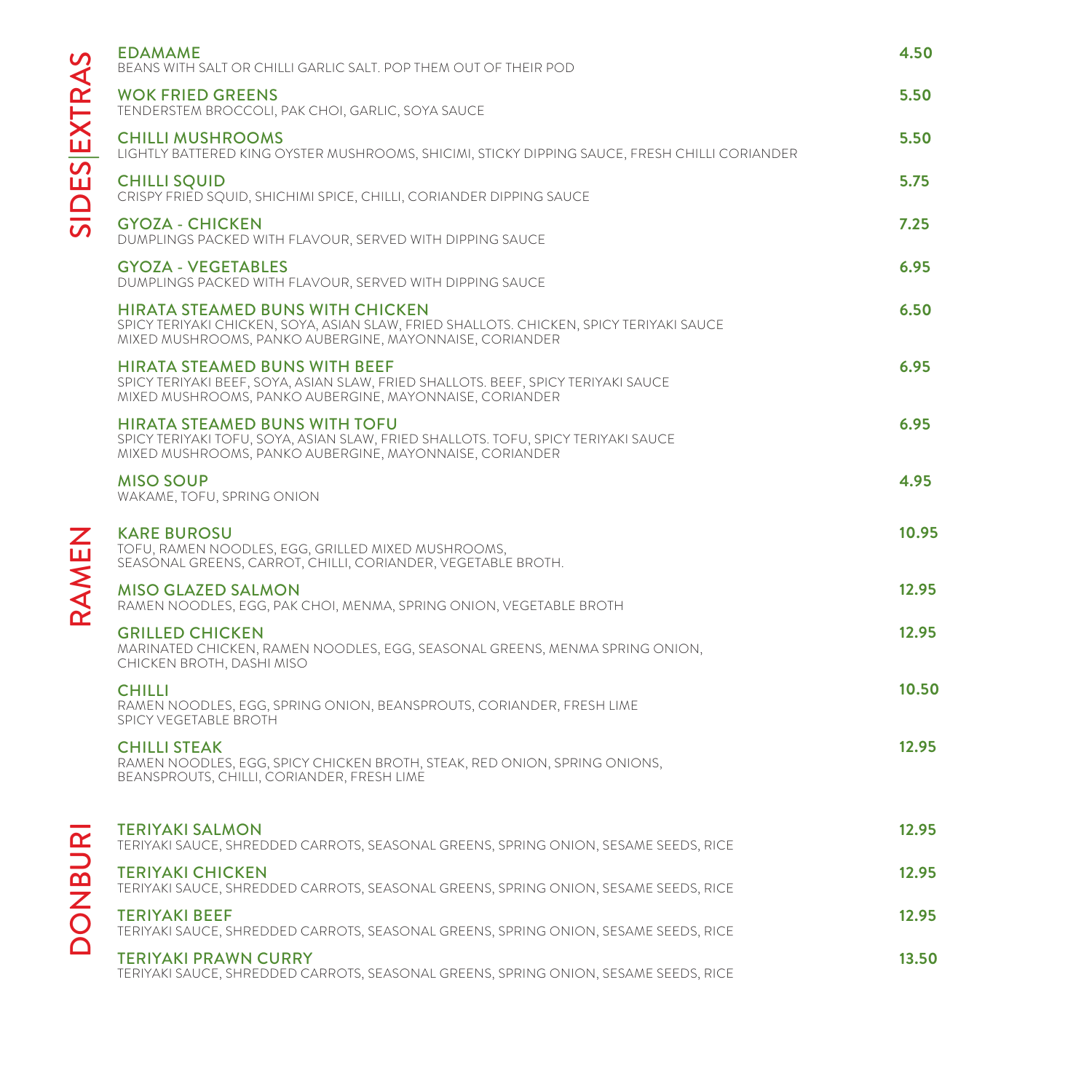|             | <b>TERIYAKI SOBA</b><br>THIN NOODLES, SOBA SAUCE, MANGETOUT, PAK CHOI, SPRING ONION, CHILLI, BEANSPROUTS,<br>TERIYAKI SAUCE, CORIANDER, SESAME SEEDS           | 10.50 |
|-------------|----------------------------------------------------------------------------------------------------------------------------------------------------------------|-------|
| TEPPANYA    | <b>TERIYAKI SOBA SALMON</b><br>THIN NOODLES, SOBA SAUCE, MANGETOUT, PAK CHOI, SPRING ONION, CHILLI, BEANSPROUTS,<br>TERIYAKI SAUCE, CORIANDER, SESAME SEEDS    | 12.95 |
|             | <b>TERIYAKI SOBA CHICKEN</b><br>THIN NOODLES, SOBA SAUCE, MANGETOUT, PAK CHOI, SPRING ONION, CHILLI, BEANSPROUTS,<br>TERIYAKI SAUCE, CORIANDER, SESAME SEEDS   | 12.95 |
|             | <b>TERIYAKI SOBA BEEF</b><br>THIN NOODLES, SOBA SAUCE, MANGETOUT, PAK CHOI, SPRING ONION, CHILLI, BEANSPROUTS,<br>TERIYAKI SAUCE, CORIANDER, SESAME SEEDS      | 12.95 |
|             | <b>TERIYAKI SOBA PRAWN</b><br>THIN NOODLES, SOBA SAUCE, MANGETOUT, PAK CHOI, SPRING ONION, CHILLI, BEANSPROUTS,<br>TERIYAKI SAUCE, CORIANDER, SESAME SEEDS     | 13.50 |
|             | <b>RAISUKAREE CHICKEN</b><br>CITRUS AND MILD, COCONUT, MANGETOUT, PEPPERS, SPRING ONION, SESAME SEEDS,<br>CHILLI, CORIANDER, FRESH LIME, MIXED LEAVES AND RICE | 12.95 |
| <b>CURR</b> | <b>RAISUKAREE SALMON</b><br>CITRUS AND MILD, COCONUT, MANGETOUT, PEPPERS, SPRING ONION, SESAME SEEDS,<br>CHILLI, CORIANDER, FRESH LIME, MIXED LEAVES AND RICE  | 12.95 |
|             | <b>RAISUKAREE BEEF</b><br>CITRUS AND MILD, COCONUT, MANGETOUT, PEPPERS, SPRING ONION, SESAME SEEDS,<br>CHILLI, CORIANDER, FRESH LIME, MIXED LEAVES AND RICE    | 12.95 |
|             | <b>RAISUKAREE PRAWN</b><br>CITRUS AND MILD, COCONUT, MANGETOUT, PEPPERS, SPRING ONION, SESAME SEEDS,<br>CHILLI, CORIANDER, FRESH LIME, MIXED LEAVES AND RICE   | 13.50 |
|             | <b>KATSU CHICKEN</b><br>AROMATIC KATSU CURRY SAUCE, CHICKEN IN CRISPY PANKO BREADCRUMBS, RICE,<br>MIXED LEAVES AND JAPANESE PICKLES                            | 12.95 |
|             | <b>KATSU TOFU</b><br>AROMATIC KATSU CURRY SAUCE, CHICKEN IN CRISPY PANKO BREADCRUMBS, RICE,<br>MIXED LEAVES AND JAPANESE PICKLES                               | 10.95 |
|             | <b>KATSU PRAWN</b><br>AROMATIC KATSU CURRY SAUCE, CHICKEN IN CRISPY PANKO BREADCRUMBS, RICE,<br>MIXED LEAVES AND JAPANESE PICKLES                              | 13.50 |
|             |                                                                                                                                                                |       |

**6.50**

MOCHI ICE CREAM<br>
MANGO<br>
COCONUT<br>
PASSION FRUIT<br>
PISTACHIO MANGO COCONUT PASSION FRUIT PISTACHIO

TEPPANYAKI